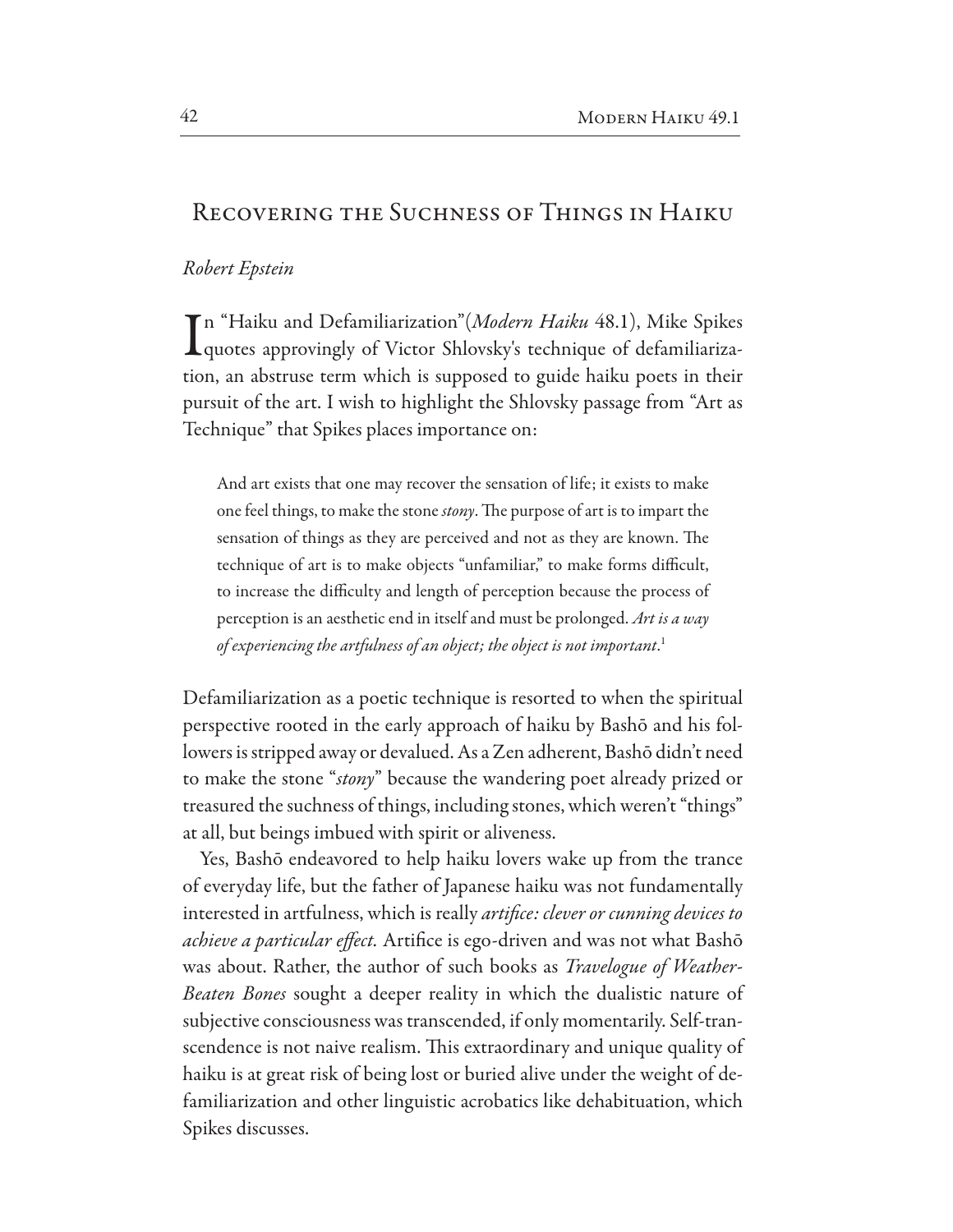Contemporary English language haiku would benefit from a return to spiritual basics (which is not a self-conscious act of will). One does not need to be a Zen Buddhist to write spiritually-informed haiku, but Zen is useful insofar as it suggests an intuitive approach to haiku poetry that bypasses ordinary consciousness (trance-state familiarity), which allows for insight into the intimate nature of subject-and-object.

Meditative awareness offers a more robust alternative to generating and interpreting literary texts. Relying on meditative awareness, the Zen notion of *suchness* is key in this regard. Of suchness, the late Canadian haiku poet, Eric Amann, observes in The Wordless Poem:

... the haiku poet presents things "just as they are"—the suchness of things. He [or she] gives us only the circumstances of an event, and of these only the barest minimum. "Touch and let go" is the secret of haiku art.<sup>2</sup>

The contrast between Shlovsky and Amann couldn't be starker. The former contends that the "object is not important"; for Amann, nothing could be more important: the object is everything. Why is this? Because, in apprehending the suchness of things, the poet attains an immediate (un-mediated through thought, analysis, preconception) realization that the object and the poet are, spiritually speaking, one. To put it another way: From a spiritual perspective, there really are no objects; All things are subjects. The mistaken belief of the skin-encapsulated ego<sup>3</sup> that he or she is separate from the world is seen through and sloughed off. The resulting haiku is a celebration of that transcendence as well as a recovery of wholeness and innocence. Such haiku are thus considered *wordless* precisely because they do not rely on the kind of literary artifice and devices that Spikes elevates.

Amann quotes Zen scholar, D. T. Suzuki, in The Wordless Poem:

"Zen insists on handling the thing itself and not an empty abstraction."

"Handling the thing itself and not an abstraction"—that is also the essence of haiku. A language is a graveyard of dead words that have long lost their relationship to reality, yet continue to be used as if they had flesh and blood.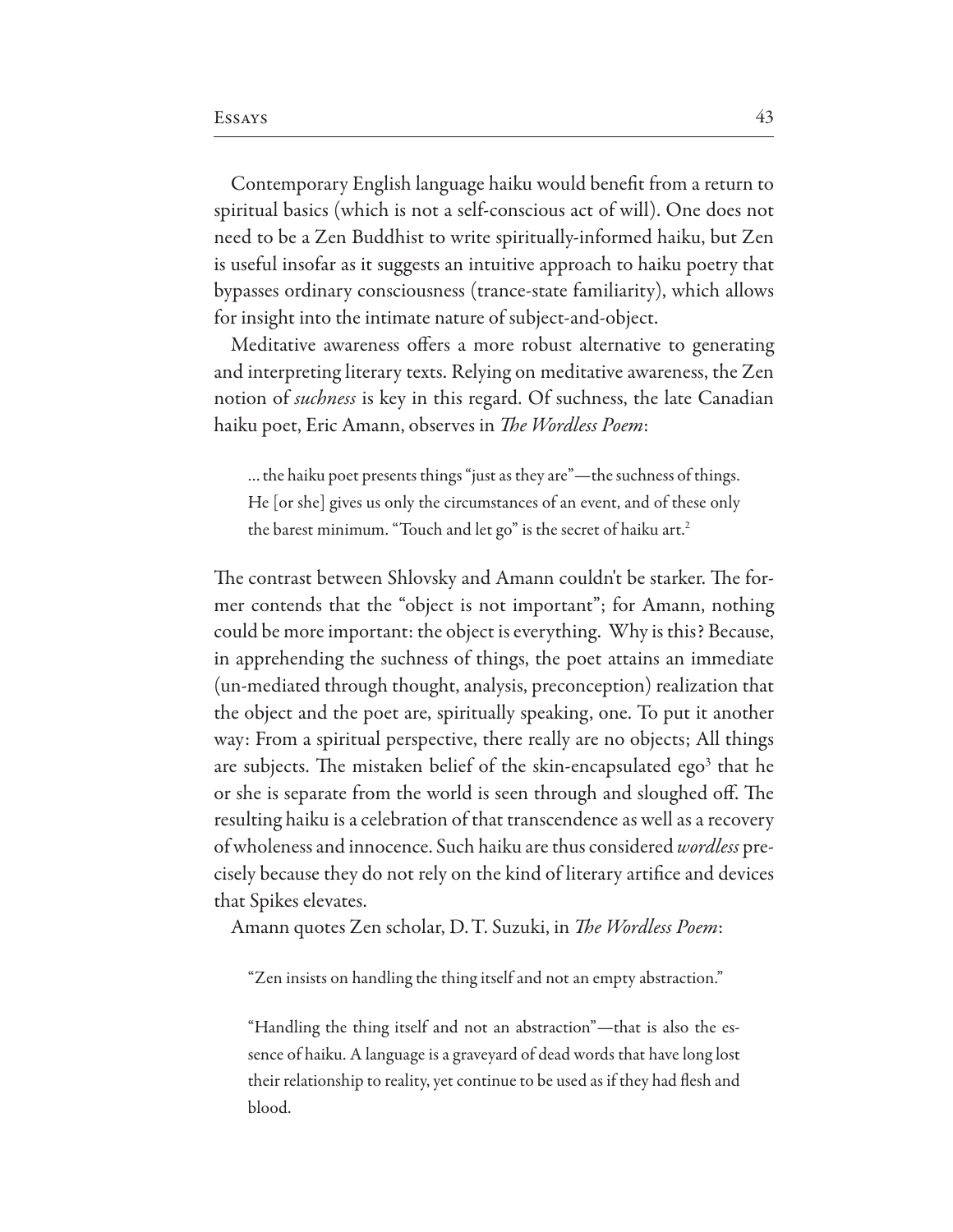The whole purpose, therefore, of the technique of 'wordlessnes' and 'direct pointing' as we find it in both Zen and haiku, is to avoid this confusion between words and realities and the con-sequent illusion of the separateness of things.<sup>4</sup>

Amann invokes the British haiku scholar, R. H. Blyth, to emphasize the distinction between haiku and other forms of writing: "a haiku is not literature inasmuch as it disposes with words as much as possible (emphasis added)."<sup>5</sup> In contrast to what Spikes proposes, haiku are not to be conceived of as literary texts so much as pre-reflective, unmediated intersections linking world, poet, and reader.

Bashō translator David Landis Barnbill (Modern Haiku 47.3) makes a similar point with regards to suchness in a tactful retort to Jim Kacian's argument, "Realism is Dead and Always Was" (Modern Haiku 47.2):

... Bashō takes this [suchness; thusness] as the ultimate ideal, and haiku at its deepest level arises out of such an experience.

Barnbill continues:

In further enriching both our reading and our writing of haiku, I suggest we also need to remain open to the kind of experience that goes beyond the dualisms of subject/object, mind/reality and self/world.... But the nondualistic experience of thusness has been an essential part of Buddhistinformed haiku (and tanka before it) and it can be a part of haiku's further development in the West.<sup>6</sup>

I dare to propose: take suchness out of haiku and haiku is no longer haiku. We see abundant evidence of this already in a proliferation of surreal, mystifying, indecipherable poetry that many are calling *gendai* haiku. *Gendai* haiku appear transiently captivating because the subject matter or form is novel, strange, unfamiliar, but such qualities don't make for poetry that endures through the ages. Why? Because such haiku is devoid of spirit and heart; there is little that joins the reader to the poet and the natural world.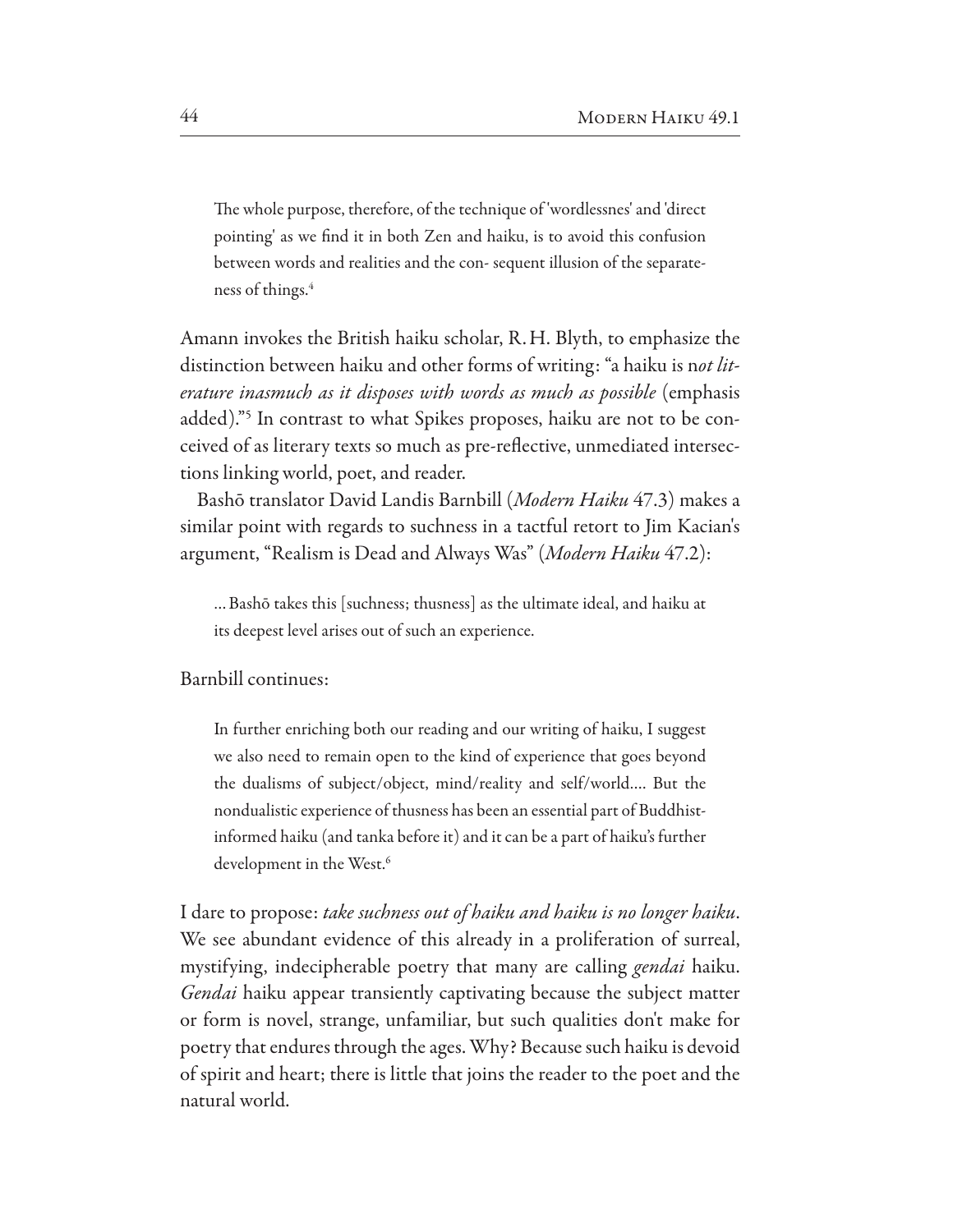Consider Blyth's incisive observation, quoted by D.T. Suzuki in his chapter on Zen and Haiku in, Zen and Japanese Culture:

"A *haiku* is the expression of a temporary enlightenment in which we see into the life of things..."

## Blyth continues:

"... Haiku... shows the thing as it exists at one and the same time outside and inside the mind, perfectly subjective, ourselves undivided from the object, the object in its original unity with ourselves... It is a way of returning to nature, to our moon nature, our cherry-blossom nature, our falling leaf nature, in short, our Buddha-nature. It is a way in which the cold winter rain, the swallows of evening, even the very day in its hotness and the length of the night become truly alive, share in our humanity, speak their own silent and expressive language."7

Let me reiterate: A poet need not be a practitioner of Zen or Buddhism to write haiku poetry. D.T. Suzuki, too, is very clear and unambiguous about this: "*Haiku* and Zen, however, are not to be confused. *Haiku* is haiku and Zen is Zen."8 That said, a moment of enlightenment can happen to Christian, Jewish, Muslim, Native American, or atheist poets. Not only Buddhists have Buddha-nature; Christians also have Buddhanature, but they may refer to it as divine grace or Christ-consciousness.

What is Buddha-nature? Buddha-nature is the full-bodied awareness of one's intimate, inextricable relationship with the universe. It is this awareness which, I maintain, quietly lights up a haiku poem, gives the haiku life. The absence of such awareness leaves a poem lifeless, bloodless, boring, and forgettable, despite some transient spark fueled by novelty or peculiarity of one sort or another.

Why are countless haiku lovers familiar with Bashō's old pond and frog, crow on a bare branch, monkey and raincoat, or prostitutes and bush clover, centuries after these haiku were penned? Is it because Bashō employed Shlovsky's artful technique of defamiliarization? I think not.

Bashō's poems remain fresh and alive—memorable—because the poet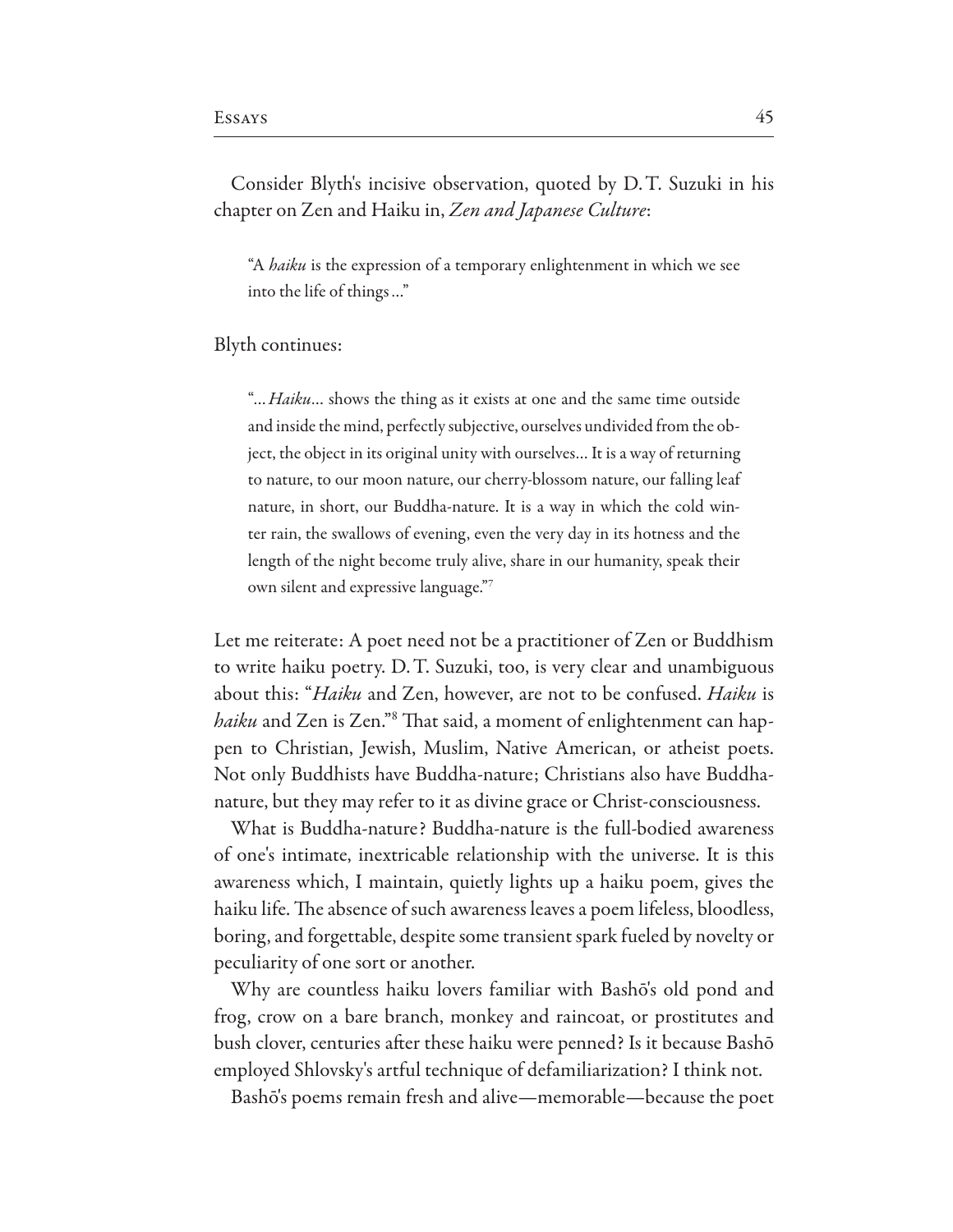was fully present in a mind state of reverence. Bashō revealed the extraordinary in the ordinary pond/frog, crow/branch, monkey/raincoat, prostitute/bush clover because the ego-driven division between himself and other disappeared. The familiar became memorable by virtue of Bashō's insight into the intimate connection, the feeling of oneness, with what he saw, felt, smelled, and tasted. It is haiku as revelation, rather than poetry that defamiliarizes or dehabituates, which imbue the imagery with enduring power.

Spikes asserts: "poetic language transforms the world." Bashō, I am sure, would strenuously object to such a contention; rather, haiku reveal the sacred nature of the world beyond the everyday trance which obscures this sacredness. It is meditative awareness that is transformative, not the mediation of language, which stultifies and ossifies, as Amann earlier noted.

For those who aspire to be haiku writers, Bashō advised them to go directly to the pine. Not with the intention of employing a defamiliarizing technique or to emulate the master's haiku style. Bashō's legacy is far more than the pebbled and watery mirroring of the natural world. The father of haiku implored would-be poets to become wholly intimate with their subjects, whatever these happen to be. That way lies true, lasting poetry; in short, sacred life—the only life we have, the only life worth writing about.

If you want to go to the old pond and write a poem about how it gave birth to your twins who turned into flying fish baptized by the Pope, by all means do so. Just know that long after you and your great grandchildren have left the Earth, future haiku lovers will still be reading Bashō's old pond poem, whereas yours will most likely have sunk to the bottom of the postmodern equivalent of that ancient body of water.